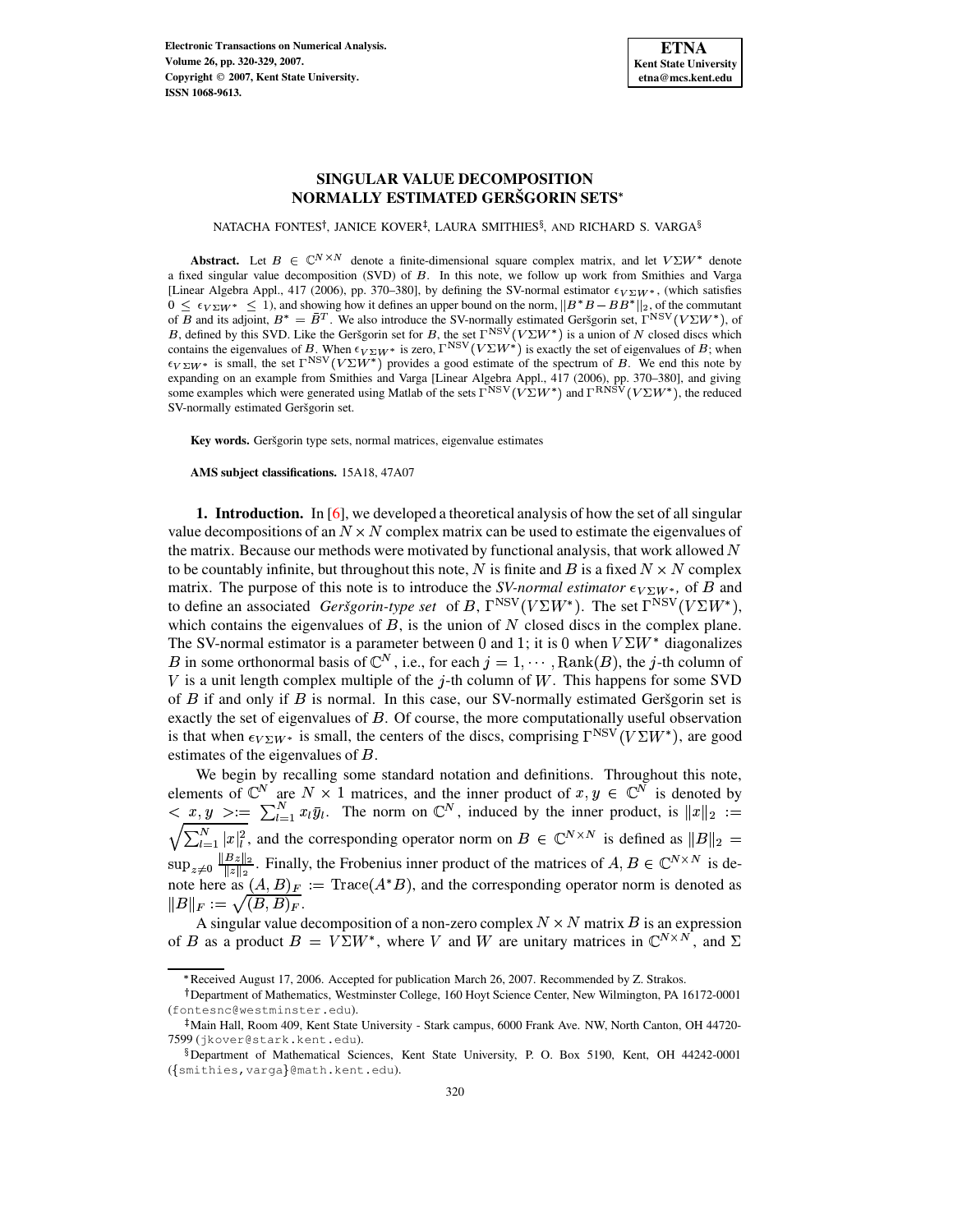#### SINGULAR VALUE DECOMPOSITION NORMALLY ESTIMATED GERŠGORIN SETS 321

is a non-negative diagonal matrix in  $\mathbb{C}^{N \times N}$ . Because we will need to use the specifics of this development, we will recall a construction of a singular value decomposition for  $B$  in detail. The square of the absolute value of B is  $|B|^2 := B^*B$ . If  $B = V\Sigma W^*$  then  $|B|^2 =$  $W\Sigma V^*V\Sigma W^* = W\Sigma^2 W^*$ . Since  $W$  is assumed to be unitary (i.e.,  $W^*W = WW^* = I_n \in$  $\mathbb{C}^{N\times N}$ ), the columns of W must form an orthonormal basis of  $\mathbb{C}^N$ , consisting of eigenvectors of  $|B|^2$ . We assume, without loss of generality, that the columns of W are arranged so that the corresponding eigenvalues  $\{\sigma_i^2\}_{i=1}^N$  of  $|B|^2$  are in non-increasing order. Thus,

$$
\Sigma := \mathrm{Diag}(\sigma_1, \sigma_2, \cdots, \sigma_N),
$$

where  $\sigma_1 \geq \sigma_2 \geq \cdots$ ,  $\geq \sigma_N \geq 0$ . Similarly, the columns of V form an orthonormal basis of  $\mathbb{C}^N$  consisting of eigenvectors of  $|B^*|^2 = BB^*$ .

The singular value decomposition of  $B$  is never unique. Clearly, any unitary matrix  $U$ which satisfies  $U\Sigma = \Sigma U$  defines another SVD of B, namely,  $B = (VU)\Sigma(WU)^*$ . The conditions,  $U\Sigma = \Sigma U$  and  $U^*U = UU^* = I_n \in \mathbb{C}^{N \times N}$  are not only sufficient to define another SVD, but also necessary. This was first pointed out to the authors by Roger Horn. Professor Horn directed our attention to the discussion of [\[3,](#page-9-1) Theorem 3.1.1]. One of the referees of this note pointed out that the following lemma is also developed (for non-square matrices) in  $[1]$  and  $[4]$ .

<span id="page-1-0"></span>LEMMA 1.1. Let A be a non-zero  $N \times N$  matrix, and let  $V\Sigma W^*$  and  $X\Sigma Y^*$  be two *SVDs of A*, *where* 

$$
\Sigma = \text{Diag}(\sigma_1, \cdots, \sigma_1, \sigma_2, \cdots, \sigma_2, \cdots, \sigma_r, \cdots, \sigma_r, 0, \cdots, 0),
$$

*and*  $\sigma_k$  *has multiplicity*  $n_k$ , *for*  $k = 1, \dots, r + 1$ . *Then, there exists a collection of matrices*  ${U_k}_{k=1}^r$  where each  $U_k$  is an  $n_k \times n_k$  unitary matrix, and  $n_{r+1} \times n_{r+1}$  unitary matrices,  $S_0$  and  $T_0$  such that for

$$
S := \text{Diag}(U_1, \cdots, U_r, S_0), \text{ and } T := \text{Diag}(U_1, \cdots, U_r, T_0),
$$

*the relations*  $X = VS$  *and*  $Y = WT$  *hold. Moreover, if*  $A$  *is non-singular, then*  $V^*W =$  $X^*Y$ .

Given an  $N \times N$  matrix B, one can construct an SVD of B as follows. Let  $|B|^2 := B^*B$ . Then,  $|B|^2$  is a self-adjoint matrix which is non-negative, in the sense that for all column vectors  $x \in \mathbb{C}^N$ ,  $\langle B|^2 x, x \rangle$  is a non-negative number. Hence, there are known robust numerical packages which, for  $N$  not too large, can provide us with an accurate orthonormal basis  $\{\psi_i\}_{i=1}^N$  for  $\mathbb{C}^N$ , which are eigenvectors of  $|B|^2$ . Furthermore, we can, without loss of generality, assume that these eigenvectors satisfy  $|B|^2 \psi_j = \sigma_j^2 \psi_j$ , and that the associated eigenvalues are ordered so that  $\sigma_1 \ge \sigma_2 \ge \cdots \ge \sigma_N \ge 0$ . The collection of numbers  $\{\sigma_i\}_{i=1}^N$  is called the set of *singular values* of B. They are the eigenvalues of  $|B| = \sqrt{|B|^2}$ .

Let K index the smallest non-zero singular value  $\sigma_K$ , i.e.,  $\sigma_l = 0$  for all  $l > K$ . Then, K is the rank of B. Both kernels  $\text{Ker}(B)$  and  $\text{Ker}(B^*)$  have dimension  $L := N - K$ . Fix any orthonormal basis  $\{\gamma_k\}_{k=1}^L$  of  $\text{Ker}(B^*)$ , and define the vectors  $\phi_i$  by

$$
\phi_j := \begin{cases} \frac{1}{\sigma_j} B \psi_j & \text{if } \sigma_j > 0 & (\text{i.e., if } j \le K), \\ \gamma_j & \text{if } \sigma_j = 0 & (\text{i.e., if } j > K). \end{cases}
$$

The vectors  $\{\phi_j\}_{i=1}^N$ , defined above, form an orthonormal basis of  $\mathbb{C}^N$ , consisting of eigenvectors of  $|B^*|^2$ . Let V be the  $N \times N$  matrix whose j-th column is the vector  $\phi_j$ , and let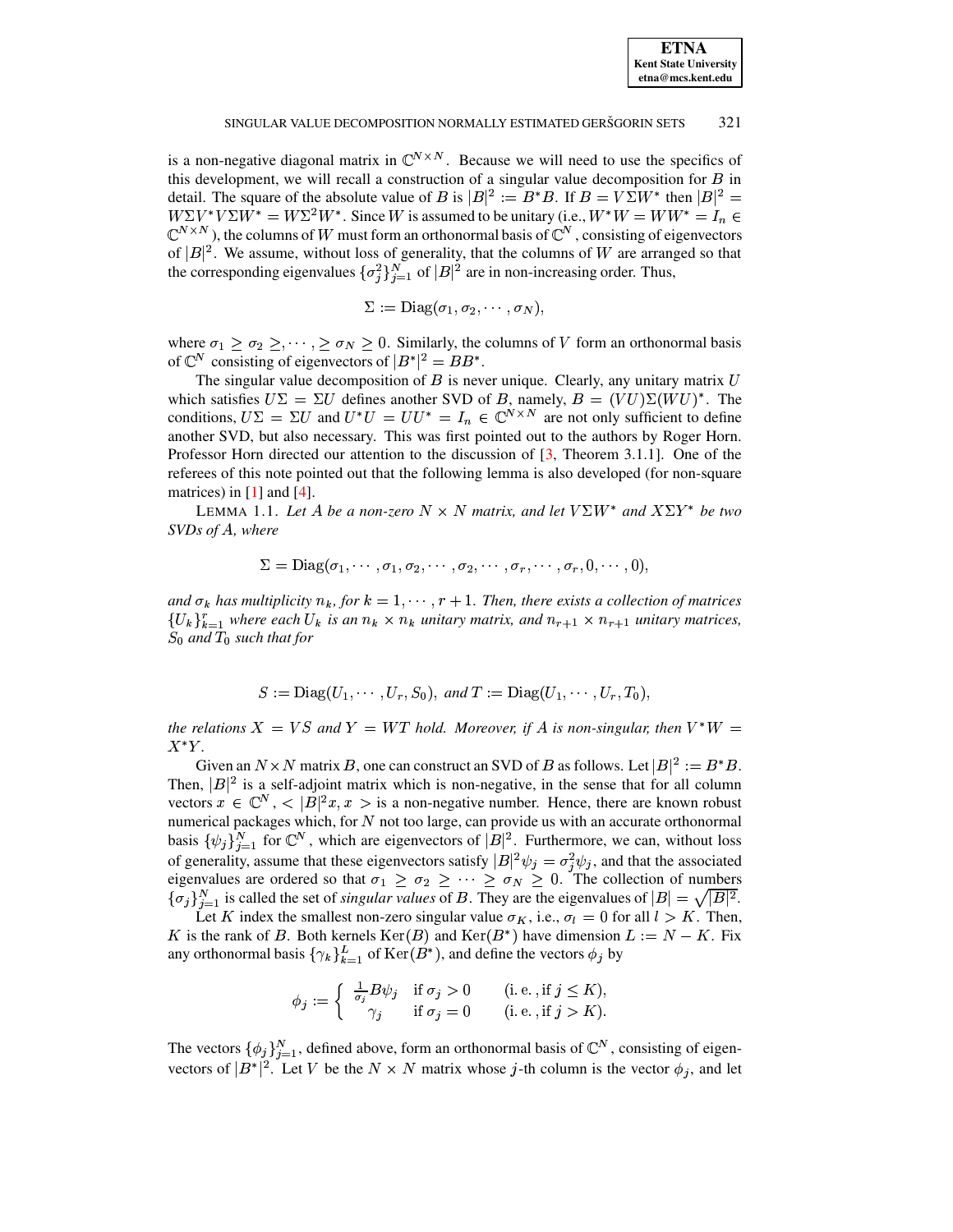<span id="page-2-0"></span> $\Sigma = \text{Diag}(\sigma_1, \dots, \sigma_N)$ . Define W to be the  $N \times N$  matrix whose j-th column is the vectors  $\psi_j$ . By checking its action on the basis  $\{\psi_j\}_{j=1}^N$ , it is easy to see that

$$
(1.1) \qquad B = V\Sigma W^* = \left[ \begin{array}{cccc} | & \cdots & | \\ \phi_1 & \cdots & \phi_N \\ | & \cdots & | \end{array} \right] \left[ \begin{array}{cccc} \sigma_1 & 0 & 0 \\ 0 & \ddots & 0 \\ 0 & 0 & \sigma_N \end{array} \right] \left[ \begin{array}{cccc} - & \bar{\psi}_1^T & - \\ \vdots & \vdots & \vdots \\ - & \bar{\psi}_N^T & - \end{array} \right]
$$

As Lemma 1.1 above suggests, the choice of the vectors  $\{\phi_j\}_{j=1}^N$  and  $\{\psi_j\}_{j=1}^N$ , in the above construction of an SVD of B, is somewhat arbitrary for  $j > K$ . Even if the kernel of B is trivial (i.e.,  $K = N$ ), the singular value decomposition, given by the above development, is not uniquely determined. Specifically, the vectors  $\{\psi_j\}_{j=1}^N$  can be replaced with any orthonormal basis of eigenvectors for |B|. However, the matrix  $\Sigma$  is the same for *every* singular value decomposition of  $B$ . A consequence of the non-uniqueness of the singular value decomposition is that the SV-normal estimator  $\epsilon_{V\Sigma}W^*$  and the corresponding Geršgorin type set  $\Gamma^{NSV}(V\Sigma W^*)$ , which we define below, *depend* on the choice of SVD of *B*.

Let B be a non-zero  $N \times N$  matrix of rank K and fix a singular value decomposition of B, as in  $(1.1)$ . The components of this SVD of B can be used to express B as a sum of rank one operators in  $\mathbb{C}^{N\times N}$ . Specifically, for any fixed j,  $\sigma_j\phi_j\psi_j^*$  is the rank one  $N\times N$  matrix  $\sigma_j \phi_j(\bar{\psi}_j)^T$ . It takes any  $x \in \mathbb{C}^N$  to the complex multiple  $\sigma_j < x, \psi_j > 0$  the vector  $\phi_j$ . Thus,

$$
B = \sum_{l=1}^{N} \sigma_l \phi_l \psi_l^* = \sum_{l=1}^{K} \sigma_l \phi_l \psi_l^*
$$

**2. Lemmas.** Using an expression of  $B$  as a sum of rank one operators, given by the SVD,  $V\Sigma W^*$ , we now define the parameter  $\epsilon_{V\Sigma W^*}$ , called the SV-normal estimator, which, in essence, measures how close the given SVD is to directly defining a spectral decomposition.

<span id="page-2-1"></span>DEFINITION 2.1. Let B be a non-zero  $N \times N$  matrix. Let K index the smallest positive singular value of B. That is, K is the rank of B. Let  $B = V \Sigma W^* = \sum_{l=1}^K \sigma_l \phi_l \psi_l^*$  denote a fixed SVD of B. Define the SV-compatibility index of this SVD, K' as follows: if  $\langle \phi_1, \psi_1 \rangle =$ 0, set  $K' = 0$ . Otherwise, let K' be the maximal number which is less than or equal to K such that

$$
<\phi_l, \psi_l> \neq 0
$$
 for all  $l = 1, \dots, K'$ .

We say the SVD is fully compatible (with our methods) if  $K' = K$ . We remark that full compatibility is only needed for the construction of the reduced normally estimated Geršgorin set,  $\Gamma^{\rm RNSV}(V\Sigma W^*)$ , defined below. Set

$$
\epsilon_l:=\sqrt{1-|<\phi_l,\psi_l>|^2},\quad l=1,\cdots,K,
$$

and define

$$
\epsilon_{V\Sigma W^*} := \max\{\epsilon_l\}_{l=1}^K
$$

We call  $\epsilon_{V\Sigma}$ *w*<sup>\*</sup> the SV-normal estimator of B, defined by this SVD.

By the Cauchy-Schwarz inequality, each  $\epsilon_l$  satisfies  $0 \leq \epsilon_l \leq 1$ . Moreover, if  $K' \neq K$ , then  $\epsilon_{V\Sigma W^*} = 1$ . The next lemma sheds some light on our motivation for defining the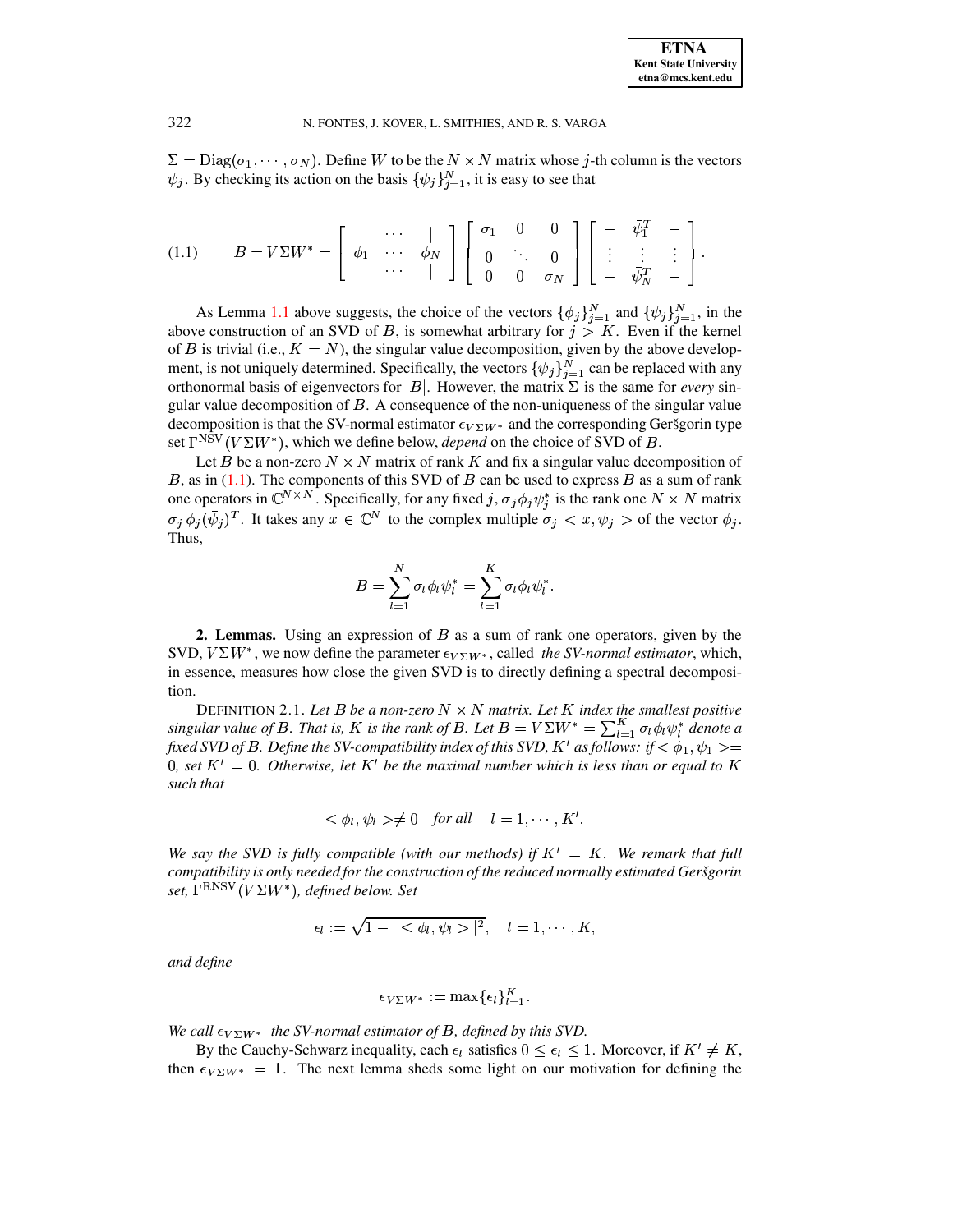parameters  $\epsilon_l$  above. We would like to thank the referees for pointing out a simplified proof of this lemma.

LEMMA 2.2. Let x and y be unit vectors in  $\mathbb{C}^N$ , and define the  $N \times N$  matrix A by  $A = xx^* - yy^*$ . Then, the norm of A,  $||A||_2$ , is given by

$$
||A||_2 = \sqrt{1 - ||^2}.
$$

*Proof.* If x and y are linearly dependent, the lemma is clearly true. In this case, A is the zero matrix and  $| \langle x, y \rangle | = 1$ . Otherwise,  $N \ge 2$  and A is an  $N \times N$  matrix of rank 2. Since A is self-adjoint,  $||A||_2^2$  is the largest eigenvalue of the  $N \times N$  matrix

$$
|A|^2 = A^*A = xx^* - \langle x, y \rangle yx^* - \langle y, x \rangle xy^* + yy^*
$$

It is easy to calculate that  $|A|^2x = (1 - | \langle x, y \rangle |^2)x$  and  $|A|^2y = (1 - | \langle x, y \rangle |^2)y$ . That is, when x and y are linearly independent, the two non-zero eigenvalues of  $|A|^2$  are  $1 - | \langle x, y \rangle |^2$ .

The SV-normal estimator  $\epsilon_{V\Sigma W^*}$ , defined by the SVD of B,  $V\Sigma W^*$ , provides an estimate on the commutant of B and B<sup>\*</sup>, as described in the following lemma.<br>LEMMA 2.3. Let  $B \in \mathbb{C}^{N \times N}$  and let  $\epsilon_{V\Sigma}W^*$  denote the SV-normal estimator, defined

from the SVD  $V\Sigma W^*$  of B. Then,

$$
||B^*B - BB^*||_2 \le ||B||_F^2 \epsilon_{V\Sigma W^*}.
$$

*Proof.* Let B be an  $N \times N$  matrix and let  $K \leq N$  index the smallest non-zero singular value of B. Let  $B = V\Sigma W^* = \sum_{l=1}^K \sigma_l \phi_l \psi_l^*$  denote a fixed SVD of B. Then,  $B^* =$  $W\Sigma V^* = \sum_{l=1}^K \sigma_l \psi_l(\phi_l)^*$ . Hence,

$$
||B^*B - BB^*||_2 = ||\sum_{l=1}^K \sigma_l^2 [\psi_l \psi_l^* - \phi_l \phi_l^*]||_2 \le \sum_{l=1}^K \sigma_l^2 ||\psi_l \psi_l^* - \phi_l \phi_l^*||_2
$$
  
= 
$$
\sum_{l=1}^K \sigma_l^2 \epsilon_l \le \epsilon_{V\Sigma W^*} \text{Trace}(|B|^2) = \epsilon_{V\Sigma W^*} ||B||_F^2.
$$

Note that the factor  $||B||_F^2 = \sum_{l=1}^K \sigma_l^2$  is independent of the choice of SVD of B. It is a measure of the scaling of B. The other factor,  $\epsilon_{V\Sigma W^*}$ , depends on the specific SVD,  $V\Sigma W^*$  of B. It is a number which measures how close a given SVD is to directly defining a spectral decomposition. More precisely,  $\epsilon_{V\Sigma W^*} = 0$  when the columns of W comprise an orthonormal basis of  $\mathbb{C}^N$ , consisting of eigenvectors of B. When the parameter  $\epsilon_{V\Sigma}W^*$  is small, the SVD can be expressed as the sum of a normal matrix and a matrix whose norm is small. In this case, the given SVD yields an inexpensive and accurate estimate of eigenvalues, as described below. This estimate can be far more accurate than the usual Geršgorin estimates of the eigenvalues; see Section 4, below.

**3. Theorems.** In this section we define the Geršgorin-type sets  $\Gamma^{NSV}(V\Sigma W^*)$  and  $\Gamma^{RNSV}(V\Sigma W^*)$ , corresponding to a fixed SVD  $V\Sigma W^*$  of an  $N \times N$  matrix B. We also show that each of these sets contains all of the eigenvalues of  $B$ .

DEFINITION 3.1. Let B be an  $N \times N$  matrix and let  $K \le N$  index the smallest non-zero singular value of B. Let

$$
B = V\Sigma W^* = \sum_{l=1}^K \sigma_l \phi_l \psi_l^*
$$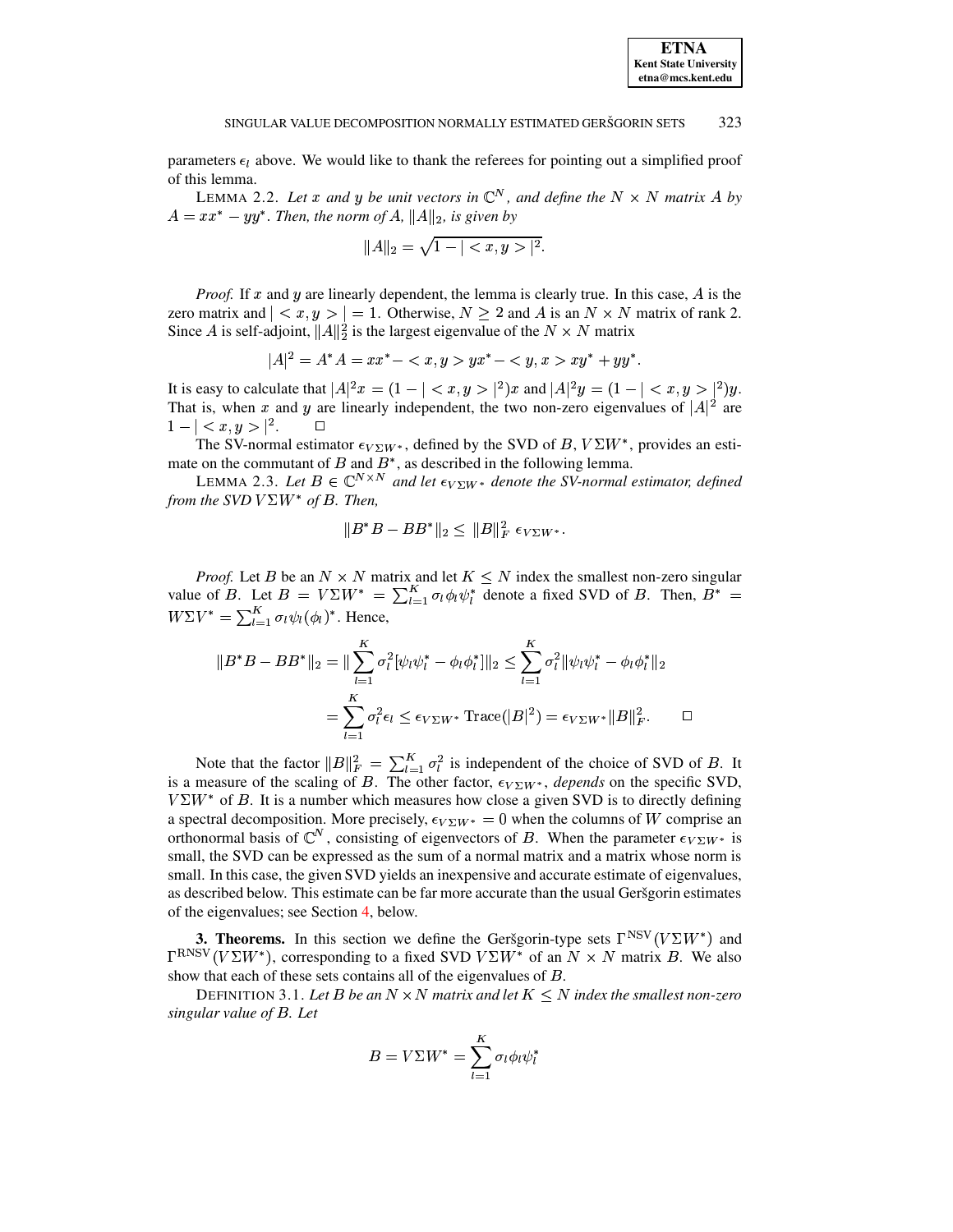denote a fixed singular value decomposition of B, and let  $K'$ , from Definition 2.1, denote the compatibility index of this SVD. If  $K' = 0$ , define the SV-normally estimated Geršgorin set to be

<span id="page-4-2"></span><span id="page-4-0"></span>
$$
\Gamma^{\text{NSV}}(V\Sigma W^*) := \bar{D}(0, \|B\|_2) := \{z \in \mathbb{C} : \|z\| \le \|B\|_2\}.
$$

Now, assume  $1 \leq K' \leq K$  and set

(3.1) 
$$
R := \sqrt{2} \sqrt{\sum_{l=1}^{K'} \sigma_l^2 \epsilon_l^2}.
$$

For each  $l = 1, \dots, K'$ , set  $e^{i\theta_l} := \frac{\langle \phi_l, \psi_l \rangle}{|\langle \phi_l, \psi_l \rangle|}$  and set  $\mu_l := \sigma_l e^{i\theta_l}$ . For consistency of notation, if  $K' < N$  define  $\mu_{K'+1} := 0$ , and if  $K' = N$ , define  $\sigma_{K'+1} = 0$ . Set  $M :=$  $\min\{N, K' + 1\}$ . For  $K' \neq 0$ , we define the SV-normally estimated Geršgorin set as

$$
(3.2)\ \Gamma^{\text{NSV}}(V\Sigma W^*) := \bigcup_{l=1}^M \bar{D}(\mu_l, R + \sigma_{K'+1}) := \bigcup_{l=1}^M \{z \in \mathbb{C} \ : \ |z - \mu_l| \le R + \sigma_{K'+1}\}.
$$

Next, we show that for each SVD of any fixed matrix  $B \in \mathbb{C}^{N \times N}$ , its SV-normally estimated Geršgorin set  $\Gamma^{\text{NSV}}(V\Sigma W^*)$  necessarily contains the eigenvalues of B.

THEOREM 3.2. Let  $B \in \mathbb{C}^{N \times N}$  and let  $V\Sigma W^*$  denote a fixed SVD of B. Then, the set of eigenvalues of B is contained in the SV-normal Geršgorin set  $\Gamma^{NSV}(V\Sigma W^*)$ .

*Proof.* Let  $B = V\Sigma W^* = \sum_{l=1}^K \sigma_l \phi_l \psi_l^*$  denote a fixed SVD of B. Let K' be the compatibility index of this SVD, and let  $\lambda$  be an eigenvalue of B, where  $Bx = \lambda x$  with  $||x||_2 = 1$ . We show that  $\lambda$  is in the set  $\Gamma^{NSV}(V\Sigma W^*)$ . This containment is trivial if  $K' = 0$ since  $|\lambda| = ||Bx||_2 \le ||B||_2$ . Now suppose  $1 \le K' \le N$ . In this case, the set  $\Gamma^{NSV}(V\Sigma W^*)$ is defined as in (3.2). Recall that  $\vec{M} = \min\{N, \vec{K'} + 1\}$ , and for all  $l = 1, \dots, K'$ ,  $e^{i\theta_l}$  denotes the complex rotation  $\frac{\langle \phi_l, \psi_l \rangle}{|\langle \phi_l, \psi_l \rangle|}$  and  $\mu_l := \sigma_l e^{i\theta_l}$ . For consistency of notation, let  $\sigma_{N+1} := 0$  and  $\mu_{K'+1} := 0$ . For  $1 \le l \le K'$ , define  $\beta_l \in \mathbb{C}^N$  by  $\beta_l := \phi_l - e^{i\theta_l}\psi_l$ . Then

<span id="page-4-3"></span>(3.3) 
$$
\begin{aligned} ||\beta_l||_2^2 &= < \phi_l - e^{i\theta_l} \psi_l, \phi_l - e^{i\theta_l} \psi_l \geq 2 - 2 \operatorname{Re}(e^{-i\theta_l} < \phi_l, \psi_l > ) \\ &= 2(1 - | < \phi_l, \psi_l > |) \leq 2(1 - | < \phi_l, \psi_l > |^2) = 2\epsilon_l^2. \end{aligned}
$$

Thus,  $\|\beta_l\|_2 \leq \sqrt{2}\epsilon_l$ , for all  $l = 1, \dots K'$ . We can use the vectors  $\beta_l$  to rewrite B as the sum of a normal matrix and two matrices which have small norms when  $\epsilon_{V\Sigma}w^*$  is small. Specifically, let

<span id="page-4-1"></span>
$$
(3.4) \quad A := \sum_{l=1}^{K'} \mu_l \phi_l(\phi_l)^*, \quad E := \sum_{l=1}^{K'} \mu_l \phi_l(\beta_l)^*, \quad \text{and} \quad C := \sum_{l=K'+1}^{K} \sigma_l \phi_l \psi_l^*.
$$

Then,  $B = A - E + C$  since

$$
A - E + C = \sum_{l=1}^{K'} \mu_l \phi_l (\phi_l)^* - \sum_{l=1}^{K'} \mu_l \phi_l (\beta_l)^* + \sum_{l=K'+1}^{K} \sigma_l \phi_l \psi_l^*
$$
  
= 
$$
\sum_{l=1}^{K'} \mu_l \phi_l (\phi_l - \beta_l)^* + \sum_{l=K'+1}^{K} \sigma_l \phi_l \psi_l^* = \sum_{l=1}^{K} \sigma_l \phi_l \psi_l^* = B.
$$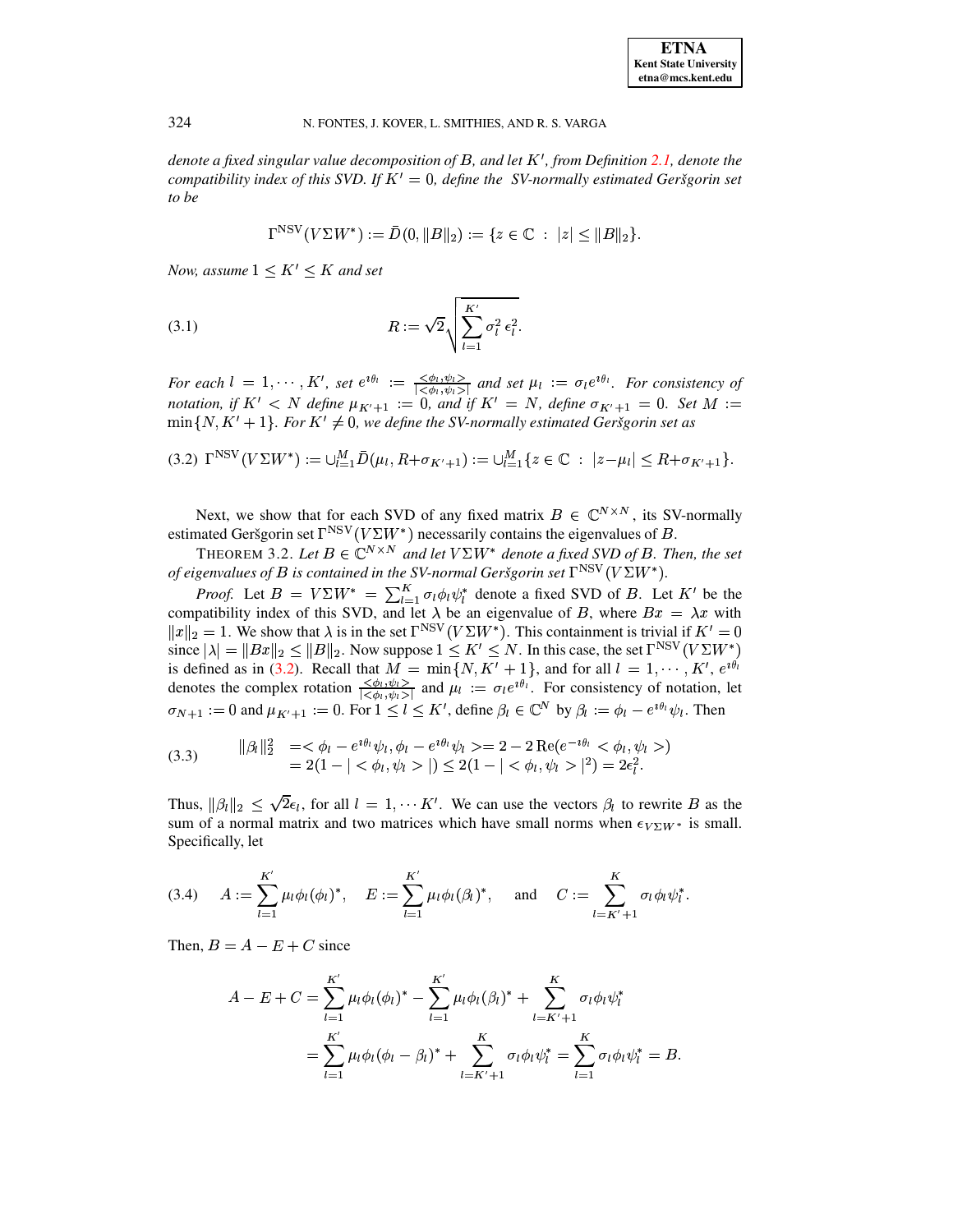The matrix A in (3.4) is normal. Its spectrum consists of 0, with multiplicity  $N - K'$ , and the elements of  $\{\mu_l\}_{l=1}^{K'}$ . For each complex number  $\nu$ , which is outside the spectrum A, we have the following formula for its distance from the spectrum of  $A$ :

$$
d(\nu, \sigma(A)) := \min_{b \in \sigma(A)} \{| \nu - b | \} = \frac{1}{|| (A - \nu I)^{-1} ||_2}
$$

This distance formula holds since A is normal; see  $[2]$  or  $[5]$ .

Recall that  $Bx = \lambda x$  with  $||x||_2 = 1$ . We will show that  $d(\lambda, \sigma(A)) \le ||C||_2 + ||E||_2$ , where E and C are defined in (3.4). If  $\lambda \in \sigma(A)$ , then we are done. Otherwise, we have the above equality to calculate the distance of  $\lambda$  from the spectrum of A. Now

$$
1 = ||x||_2 = ||(A - \lambda I)^{-1}(A - \lambda I)x||_2 \le ||(A - \lambda I)^{-1}||_2||Ax - \lambda x||_2.
$$

This gives us  $d(\lambda, \sigma(A)) < ||Ax - \lambda x||_2 = ||Ax - Bx||_2 = ||(C - E)x||_2 < ||C - E||_2$  $||C||_2 + ||E||_2.$ 

It remains to show that  $||C||_2 + ||E||_2 \le R + \sigma_{K'+1}$  where R is defined in (3.1) and E and  $C$  are defined in  $(3.4)$ .

Let y be a fixed unit vector in  $\mathbb{C}^N$ . Parseval's theorem implies that

$$
||Ey||_2^2 = \sum_{l=1}^{K'} |\mu_l|^2 | < y, \beta_l > |^2 \le \sum_{l=1}^{K'} \sigma_l^2 ||\beta_l||_2^2 = 2 \sum_{l=1}^{K'} \sigma_l^2 \epsilon_l^2.
$$

Thus,  $||E||_2 < R$ . Moreover,  $||C||_2 < \sigma_{K'+1}$ . If  $K' = K$ , then C is the zero matrix and  $\sigma_{K'+1} = 0$ . Otherwise, for any unit vector y,

$$
||Cy||_2^2 = \sum_{l=K'+1}^K \sigma_l^2 | \langle y, \psi_l \rangle|^2 \le \sum_{l=K'+1}^K \sigma_{K'+1}^2 | \langle y, \psi_l \rangle|^2 \le \sigma_{K'+1}^2 ||y||_2^2.
$$

Combining these estimates for the norms of  $E$  and  $C$ , we have shown that any eigenvalue of B is a most the distance  $R + \sigma_{K'+1}$  from an element of the spectrum of A. This exactly says the eigenvalues of B are contained in the SV-normally estimated set  $\Gamma^{NSV}(V\Sigma W^*)$ .  $\Box$ 

The above development has a useful reformulation for the case when  $B$  has sufficiently small rank K and the SVD,  $V\Sigma W^*$ , is fully compatible (i.e.,  $\langle \phi_l, \psi_l \rangle \neq 0$  for all  $l =$ 1, ..., K). Notice that all of the circles in the set  $\Gamma^{NSV}(V\Sigma W^*)$  have radius  $R + \sigma_{K'+1}$ . A more detailed examination of the above proof allows us to replace  $R + \sigma_{K'+1}$  with a family of radii  $R_l = \sqrt{2K}\sigma_l \epsilon_l$ , for  $l = 1, \dots, K$ . Since each radius has a factor of  $\sqrt{K}$ , this reformulation is only useful when the rank of  $B$  is small.

DEFINITION 3.3. Let  $V\Sigma W^* = \sum_{l=1}^K \sigma_l \phi_l \psi_l^*$  denote a fixed, fully compatible, singular value decomposition of a non-zero  $N \times N$  matrix B. For each  $l = 1, \dots, K$ , let  $e^{i\theta_l} =$  $\frac{\langle \phi_1, \psi_1 \rangle}{|\langle \phi_1, \psi_1 \rangle|}$ , and define the the l-th small rank SV-normally estimated Geršgorin disc to be the set

$$
\Gamma_l^{\rm RNSV}(V\Sigma W^*) := \{ z \in \mathbb{C} : |z - \sigma_l e^{i\theta_l}| \leq \sqrt{2K}\sigma_l \epsilon_l \}.
$$

Define the small rank SV-normally estimated Geršgorin set of B which is given by this SVD to be the set

$$
\Gamma^{\rm RNSV}(V\Sigma W^*):=\cup_{l=1}^K\Gamma^{\rm RNSV}_l(V\Sigma W^*)\cup{\mathcal O},
$$

where O is the empty set if  $K = N$  and  $\{0\}$  otherwise.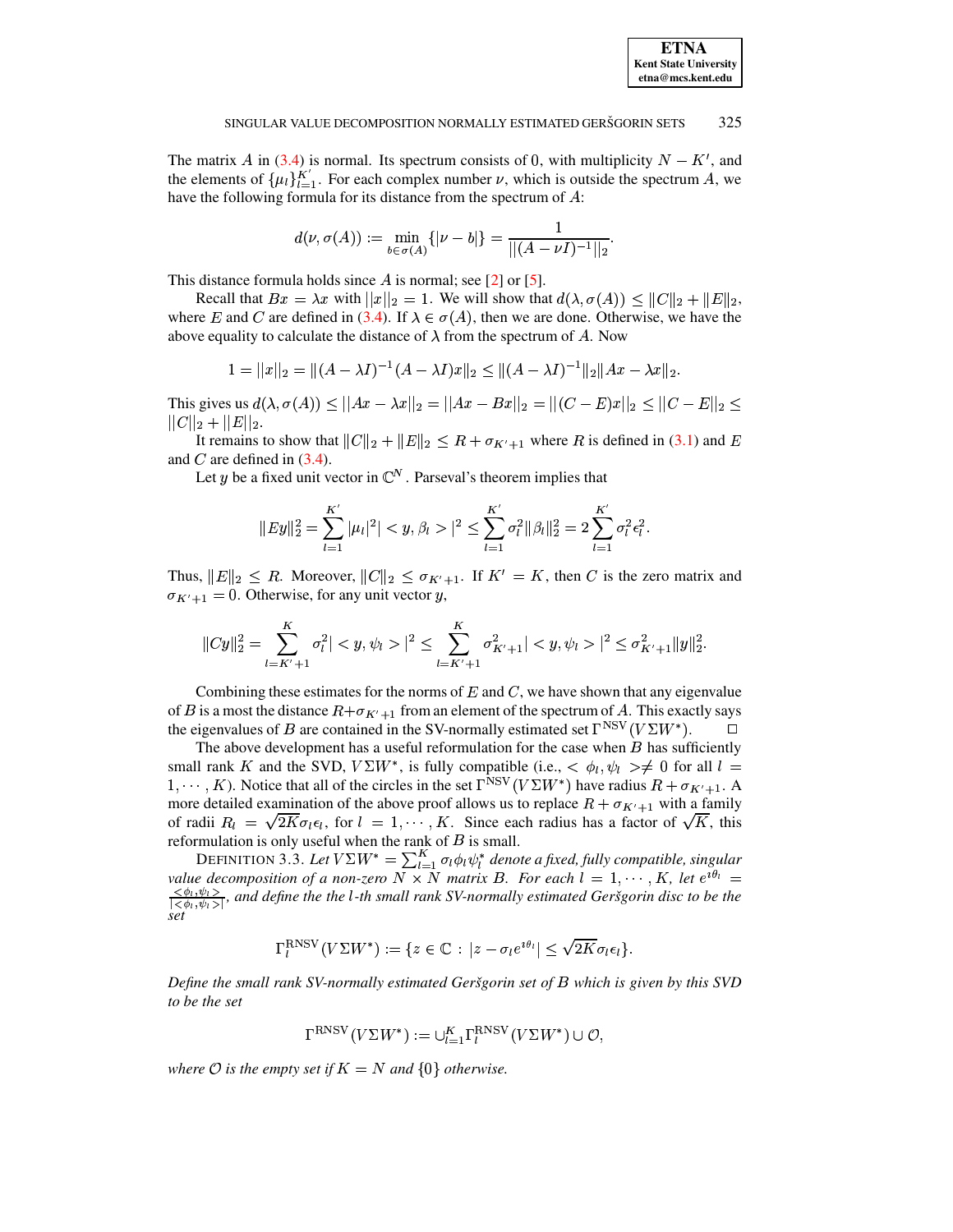Next, we show that the small rank SV-normally estimated Geršgorin set contains the eigenvalues of the matrix. Of course, unless the rank, K, of B is small, the factor  $\sqrt{K}$  will tend to make the set  $\Gamma^{RNSV}(V\Sigma W^*)$  too large to be useful. More precisely, this estimate is useful only when the SV-normal estimator,  $\epsilon_{V\Sigma W^*}$ , is smaller than  $\frac{1}{\sqrt{2K}}$ 

THEOREM 3.4. Let  $B \in \mathbb{C}^{N \times N}$  and let  $V\Sigma W^*$  denote a fixed, fully compatible SVD of  $B$ . Then, the set of eigenvalues of  $B$  is contained in the small rank SV-normally estimated Geršgorin set  $\Gamma^{\rm RNSV}(V\Sigma W^*)$ .

*Proof.* Let  $B = V\Sigma W^* = \sum_{l=1}^K \sigma_l \phi_l \psi_l^*$  denote a fixed, fully compatible SVD of B.<br>Let  $Bx = \lambda x$  where  $||x||_2 = 1$ . Since the SVD is fully compatible,  $\langle \phi_l, \psi_l \rangle \neq 0$  for all  $l = 1, \dots, K$ . For each  $l = 1, \dots, K$ , let  $\beta_l \in \mathbb{C}^N$  by  $\beta_l := \phi_l - e^{i\theta_l}\psi_l$ . Recall from (3.3) that  $\|\beta_l\|_2 \leq \sqrt{2}\epsilon_l$ , for  $1 \leq l \leq K$ . We can use the vectors  $\beta_l$  to write B as

$$
B = \sum_{l=1}^{K} \sigma_l \phi_l(\psi_l)^* = \sum_{l=1}^{K} \sigma_l e^{i\theta_l} \phi_l(\phi_l)^* - \sum_{l=1}^{K} \sigma_l e^{i\theta_l} \phi_l(\beta_l)^*.
$$

The equation  $Bx = \lambda x$  for  $\lambda \neq 0$  implies that x is in the range of B and hence in the span of the vectors  $\{\phi_l\}_{l=1}^K$ . Thus,

$$
\lambda x = \lambda \sum_{l=1}^K < x, \phi_l > \phi_l.
$$

On the other hand,

$$
Bx = \sum_{l=1}^K \sigma_l e^{i\theta_l} < x, \phi_l > \phi_l - \sum_{l=1}^K \sigma_l e^{i\theta_l} < x, \beta_l > \phi_l.
$$

Equating coefficients of the orthonormal vectors  $\phi_l$  gives us

$$
(\sigma_l e^{i\theta_l} - \lambda) < x, \phi_l > = \sigma_l e^{i\theta_l} < x, \beta_l > \quad \text{for all} \quad l = 1, \cdots, K
$$

By the Cauchy-Schwarz inequality,  $|\sigma_l e^{i\theta_l} < x, \beta_l > | \leq \sigma_l ||\beta_l||_2 \leq \sqrt{2}\sigma_l \epsilon_l$ . Moreover, since  $||x||_2^2 = 1 = \sum_{l=1}^K |\langle x, \phi_l \rangle|^2$ , there must exist an index L between 1 and K such that  $|\langle x, \phi_L \rangle| \ge \frac{1}{\sqrt{K}}$ . For this index, the above calculations yield

$$
|\lambda - \sigma_L e^{i\theta_L}| \le \sqrt{2K}\sigma_L \epsilon_L
$$

<span id="page-6-0"></span>This exactly says  $\lambda$  is in the L-th disc defining the set  $\Gamma^{\rm RNSV}(V\Sigma W^*)$ .  $\Box$ 

4. Examples. We end this note with some examples which illustrate how our methods work.

EXAMPLE 4.1. As a simple illustration of our methods, we will calculate all possible SV-normally estimated Geršgorin sets of the matrix  $B = \begin{bmatrix} 1 & 0 \\ 0 & -1 \end{bmatrix}$ . Then,  $|B|^2 = B^*B$ is the identity matrix on  $\mathbb{C}^2$ . The most natural singular value decomposition of B is given by the choice of the standard basis for  $\mathbb{C}^2$  as the eigenvector basis for |B|. That is,

$$
B = V\Sigma W^* = \left[ \begin{array}{cc} 1 & 0 \\ 0 & -1 \end{array} \right] \left[ \begin{array}{cc} 1 & 0 \\ 0 & 1 \end{array} \right] \left[ \begin{array}{cc} 1 & 0 \\ 0 & 1 \end{array} \right].
$$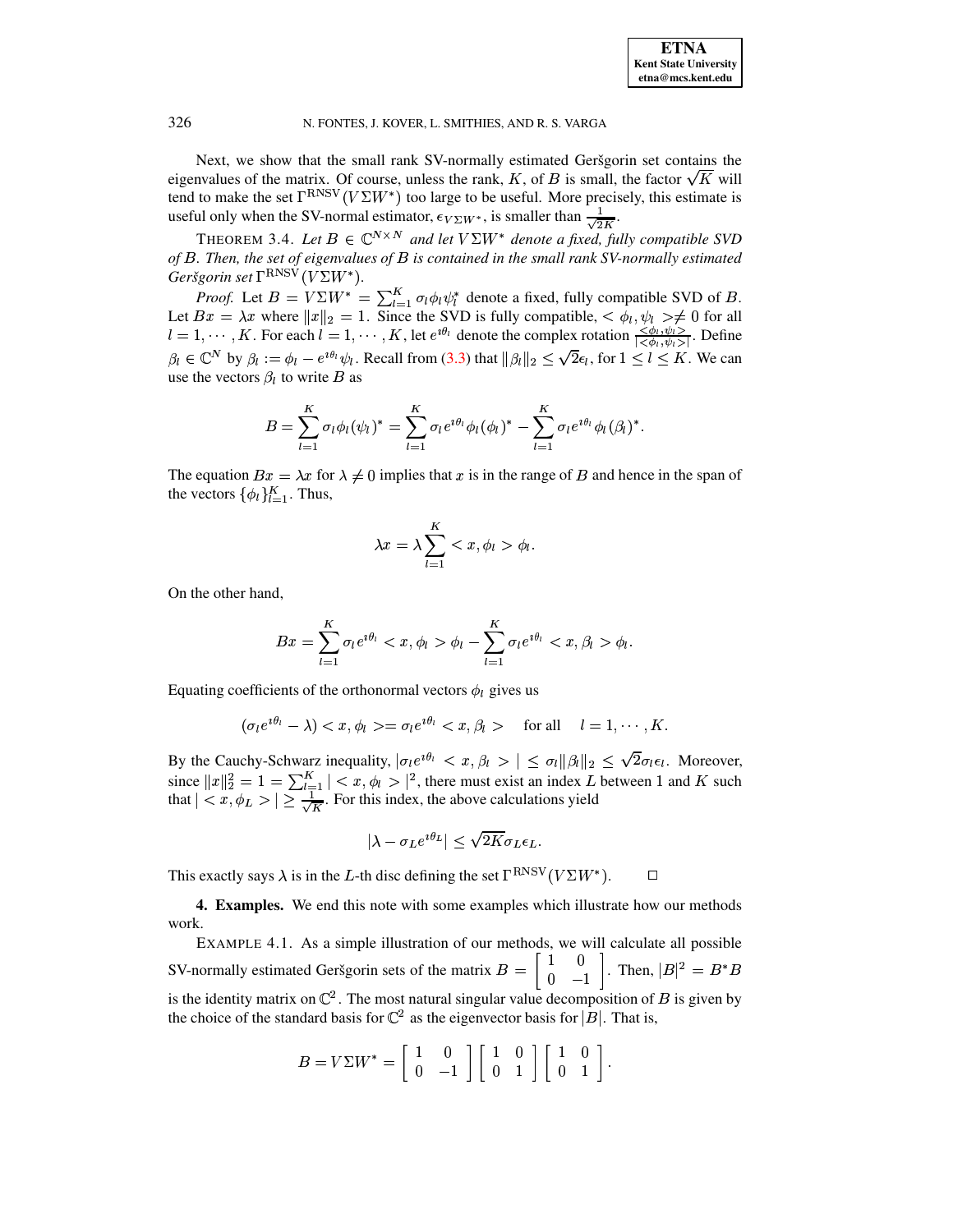## **ETNA Kent State University** etna@mcs.kent.edu

#### SINGULAR VALUE DECOMPOSITION NORMALLY ESTIMATED GERŠGORIN SETS 327

Any other singular value decomposition  $B = V_1 \Sigma W_1^*$  must have the form  $V_1 = VU$  and  $W_1 = WU$  where  $UU^* = U^*U = I_2$ . That is,

$$
U = \begin{bmatrix} a e^{i\lambda} & -b e^{i\mu} \\ b e^{-i\mu} & a e^{-i\lambda} \end{bmatrix} \qquad 0 \le a, \ b \le 1; \ a^2 + b^2 = 1; \ 0 \le \lambda, \ \mu < 2\pi
$$

This choice of  $U$  gives us the SVD factors

$$
V_1 = VU = \begin{bmatrix} 1 & 0 \\ 0 & -1 \end{bmatrix} \begin{bmatrix} ae^{i\lambda} & -be^{i\mu} \\ be^{-i\mu} & ae^{-i\lambda} \end{bmatrix} = \begin{bmatrix} ae^{i\lambda} & -be^{i\mu} \\ -be^{-i\mu} & -ae^{-i\lambda} \end{bmatrix} := \begin{bmatrix} \downarrow & \downarrow \\ \phi_1 & \phi_2 & \downarrow \\ \downarrow & \downarrow \end{bmatrix},
$$

and

$$
W_1^* = U^*W^* = U^* = \begin{bmatrix} ae^{-i\lambda} & be^{i\mu} \\ -be^{-i\mu} & ae^{i\lambda} \end{bmatrix} := \begin{bmatrix} -\bar{\psi}_1^T - \\ -\bar{\psi}_2^T - \end{bmatrix}
$$

For this SVD of  $B, <\phi_1, \psi_1> = a^2-b^2$  and  $<\phi_2, \psi_2> = b^2-a^2$ . First, assume that  $a \neq b$ .<br>The centers for the normally estimated SV Geršgorin discs from this SVD are  $\mu_l = \frac{\langle \phi_l, \psi_l \rangle}{|\langle \phi_l, \psi_l \rangle|}$  for  $l = 1, 2$ . Thu constant  $\epsilon_l^2$  is  $1 - \vert \langle \phi_l, \psi_l \rangle \vert^2 = 4a^2b^2$ . Both of the SV-normally estimated Geršgorin discs constructed from this SVD have radius  $R = \sqrt{2(\sigma_1^2 \epsilon_1^2 + \sigma_2^2 \epsilon_2^2)} = 4ab$ . For example, if  $a = .01$ , then  $b = \sqrt{.9999} = .999949987 \cdots$  and  $4ab = .0399979 \cdots$ . The SV-normally estimated Geršgorin set  $\Gamma^{NSV}(V_1 \Sigma W_1^*)$  is the union of the closed discs with centers -1 and 1, each with radius nearly  $.04$ . As  $a$  approaches but does not equal  $b$ , the centers of the discs in  $\Gamma^{NSV}(V_1 \Sigma W_1^*)$  remain 1 and  $-1$  and the radius of each disc approaches 2, from below. In the extreme case,  $a = b = \frac{1}{\sqrt{2}}$ , the calculations defining our set would involve a division by zero. In this case we have defined the SV-normally estimated Geršgorin set to be the closed disc centered at the 0 of radius 1 (i.e., radius  $||B||_2$ ).

EXAMPLE 4.2. This example was generated using version 6.1 of Matlab on the matrix

$$
B = \left[ \begin{array}{rrr} 1 & 20 & 30 \\ 21 & 4 & 51 \\ 31 & 50 & 8 \end{array} \right].
$$

The asterisks in Figure 4.1 denote the eigenvalues of  $B$ . The union of the very small (magenta) discs around these asterisks is the SV-normally estimated Geršgorin  $\Gamma^{NSV}(V\Sigma W^*)$ . The large (green) discs are the Geršgorin circles in the Geršgorin set of B,  $\Gamma(B)$ . This example shows that when our method is applied to a matrix which is normal, or almost normal, the set of the centers of the discs in  $\Gamma^{NSV}(V\Sigma W^*)$  can be a much better estimate of the set of eigenvalues of B, than the eigenvalue estimates given by the usual Geršgorin set,  $\Gamma(B)$ .

EXAMPLE 4.3. Our last example was generated using version 6.1 of Matlab and the  $10 \times 10$  matrix of rank 3,  $B =$ 

| 1.761   | 0.309   | 0.701   | $-0.07$   | 0.682 | 1.166    | $-0.17$  | 0.549   | 0.195   | $-0.50$ |
|---------|---------|---------|-----------|-------|----------|----------|---------|---------|---------|
| 0.306   | 0.560   | 0.722   | 0.395     | 0.552 | 0.037    | 0.544    | 0.739   | $-0.03$ | 0.611   |
| 0.697   | 0.725   | 0.992   | 0.458     | 0.786 | 0.266    | 0.614    | 0.981   | 0.002   | 0.635   |
| $-0.07$ | 0.394   | 0.458   | 0.907     | 0.538 | 0.539    | 0.408    | 0.020   | 0.932   | 1.066   |
| 0.677   | 0.553   | 0.786   | 0.538     | 0.716 | 0.577    | 0.402    | 0.585   | 0.391   | 0.588   |
| 1.162   | 0.032   | 0.266   | 0.539     | 0.577 | 1.731    | $-0.39$  | $-0.45$ | 1.397   | 0.042   |
| $-0.18$ | 0.547   | 0.614   | 0.408     | 0.402 | $-0.385$ | 0.680    | 0.730   | $-0.20$ | 0.794   |
| 0.547   | 0.744   | 0.981   | 0.020     | 0.585 | $-0.45$  | 0.730    | 1.386   | $-0.85$ | 0.336   |
| 0.118   | $-0.04$ | $-0.01$ | 0.964     | 0.381 | 1.368    | $-0.182$ | $-0.87$ | 1.770   | 0.739   |
| $-0.49$ | 0.605   | 0.630   | $1.051\,$ | 0.583 | 0.045    | 0.783    | 0.334   | 0.676   | 1.489   |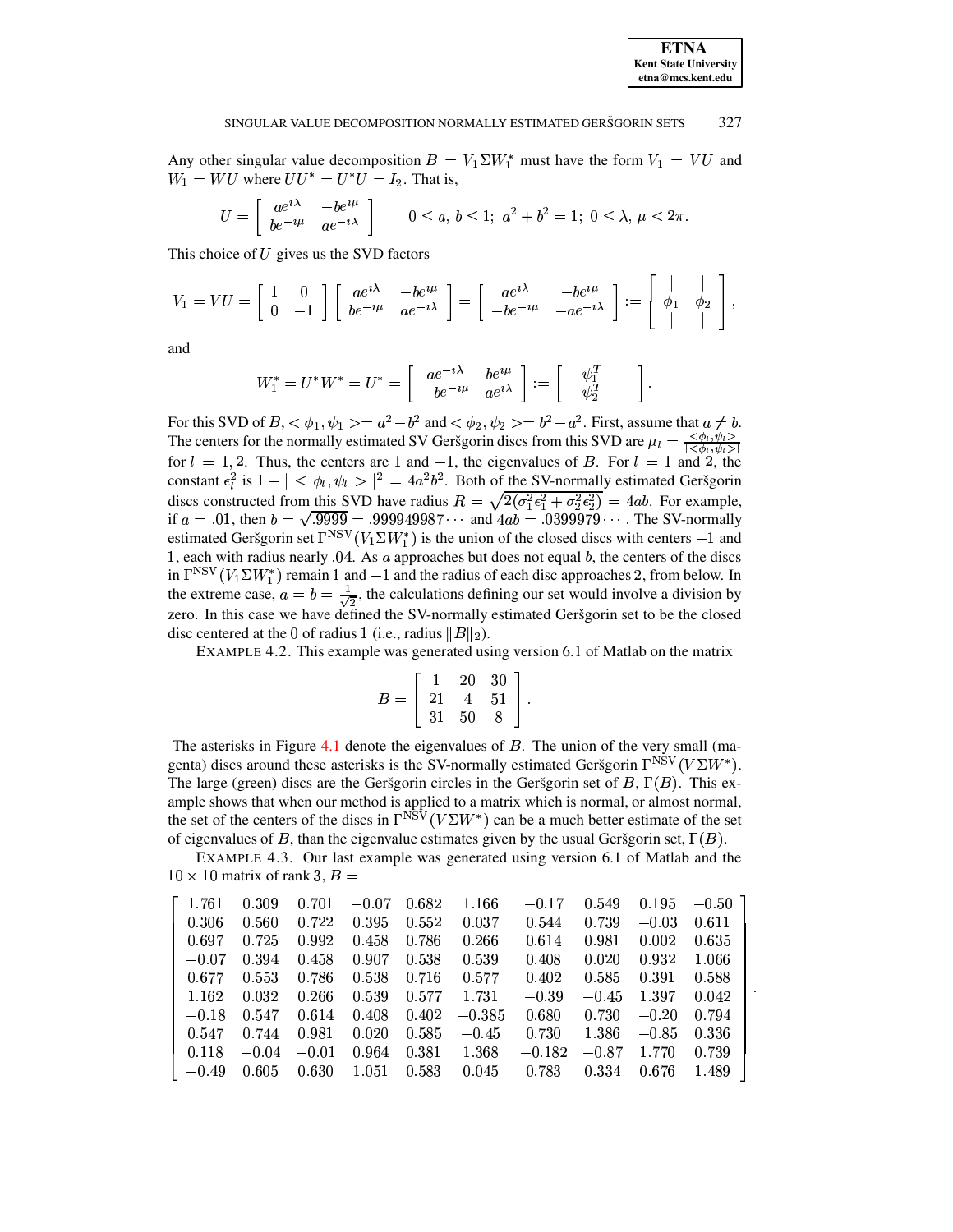

FIG. 4.1.  $\Gamma^{NSV}(V\Sigma W^*)$  *is the small discs (magenta);*  $\Gamma(B)$  *is large discs (green).* 

<span id="page-8-0"></span>In Figure [4.2,](#page-8-1) the set  $\{0\}$  and the union of the three smallest (blue) discs is the reduced SV-



FIG. 4.2.  $\Gamma^{RNSV}(V\Sigma W^*)$  *is small discs (blue);*  $\Gamma(B)$  *is the large discs (yellow).* 

<span id="page-8-1"></span>normally estimated Geršgorin set,  $\Gamma^{RNSV}(V\Sigma W^*)$ . The union of the larger circles (yellow) is the standard Geršgorin circles,  $\Gamma(B)$ . This example shows that the eigenvalue estimates given by  $\Gamma^{\rm RNSV}(V\Sigma W^*)$  can be much better than the estimate given by the usual Geršgorin sets.